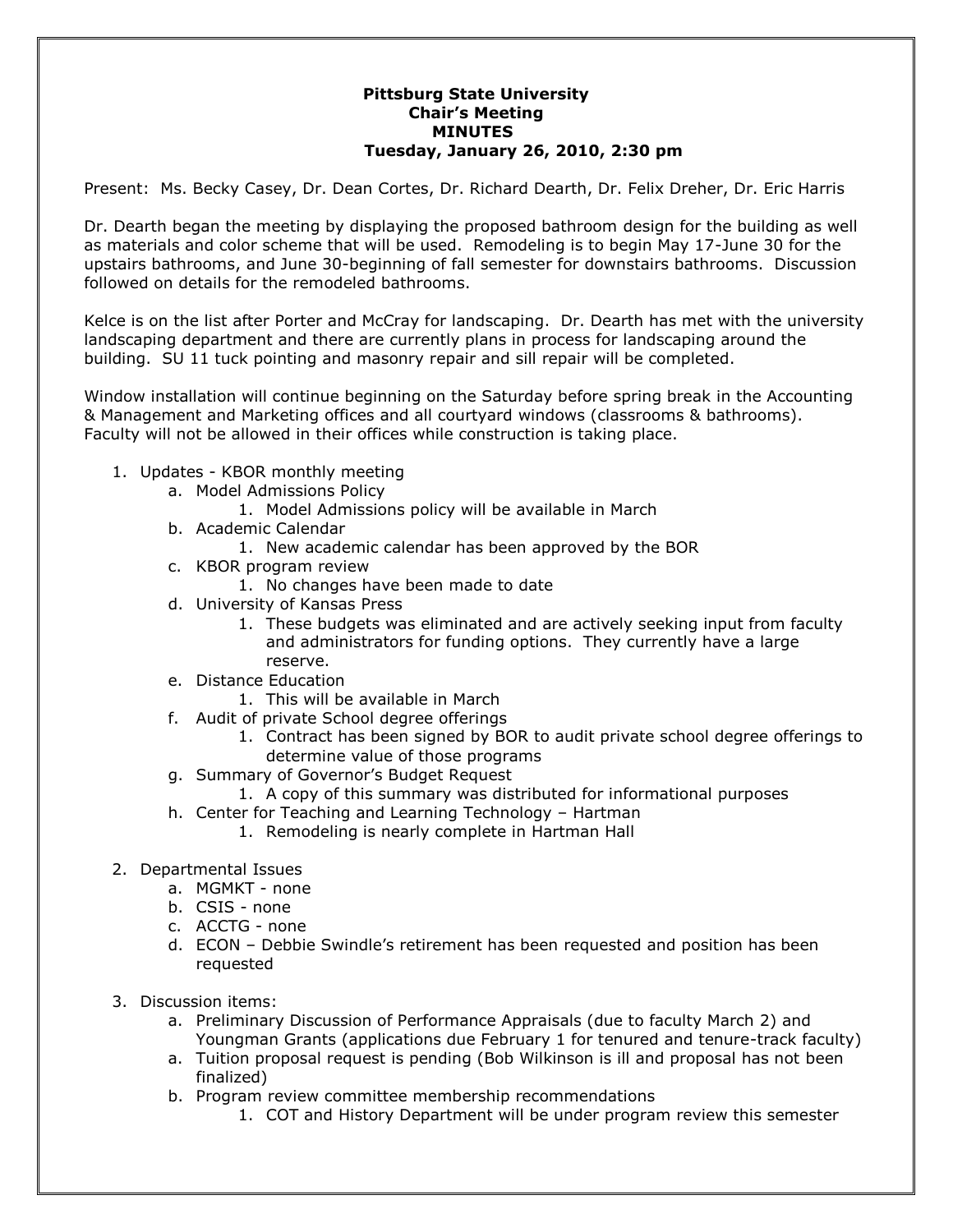- 2. Dr. Dearth will be the Dean representative, Dr. Harris will be the Chair representative from the COB, and one faculty member from the College – Dr. Harris will ask Dr. Ahsan to be the faculty rep
- c. Mini MBA program series for Summer
	- 1. Discussed proposed Mini-MBA program for SU 2010
	- 2. International Programs office will take care of housing, tours, etc., and COB will provide only the academic program
	- 3. Academic program will take place over one months time on Tuesday and Thursday evenings (3 hours each day)
	- 4. 8 professors are interested in teaching sessions
	- 5. Sessions can be taken individually by local people
- d. Math 153
	- 1. Dr. Dearth had a meeting with Dr. Meats regarding problems with MATH 153. Dr. Meats has met with Dr. Flood, Chair of the Math Department. They are willing to work with the College of Business and do whatever is required of them.
	- 2. Dr. Dreher made a report on the survey that was distributed to faculty from the committee charged with studying the Math 153 curriculum. Committee will continue to meet for discussion on this issue. A hard copy of the report will be submitted.
	- 3. Possibility of adding a business communications course which could be assessed if a course or courses are eliminated from the quant sequence.
- e. Registrar's Rule for Scheduling Classrooms
	- 1. After departments have scheduled classrooms each semester, the Registrars office will have access to any additional rooms in the building for scheduling purposes.
	- 2. Discussed that a policy should be put into place for using the computer lab for classes.
		- 1. Suggestion was made to use only 1 lab at a time for classes (some classes are too large to use only 1 lab and have to use both at the same time)
- f. Live Text January 27 and 28 Training sessions
- g. Scheduling Computer Lab
- h. Student Technology Requests submit requests to Dr. Dearth as soon as possible
- i. AACSB Publication Chart Acctg and CSIS publication charts are still due (both are in progress)
- j. Ethics Seminar with Technology
	- 1. Approximately 150 people have attended this conference in the past
	- 2. Proposal is to have an "Ethics Week" and include the COB faculty and students in the program (external speakers).
- k. Part-time funding requests due
- l. Faculty Vitae due for SP 2010 semester
- m. Scholarships estimates will not be available until Feb. 16 or later. Chairs and Dean will meet on 2/23 to make determinations on scholarships.
- n. Construction Issues
- 4. Upcoming events:
	- a. FY11 staffing revisit during February
	- b. FY11 part-time funding allocations to Deans from Provost February 15
	- c. Youngman Allocation Due February 15
	- d. Summer schedule due February 22
	- e. Fall schedule due March 1
	- f. Performance Appraisal due to Faculty March 2
	- g. Spring Break March 15 18
	- h. Early Enrollment for Su 10 and WF 10 April 12-16
	- i. COB Banquet April 26
	- j. Kelce Board of Advisors May 3